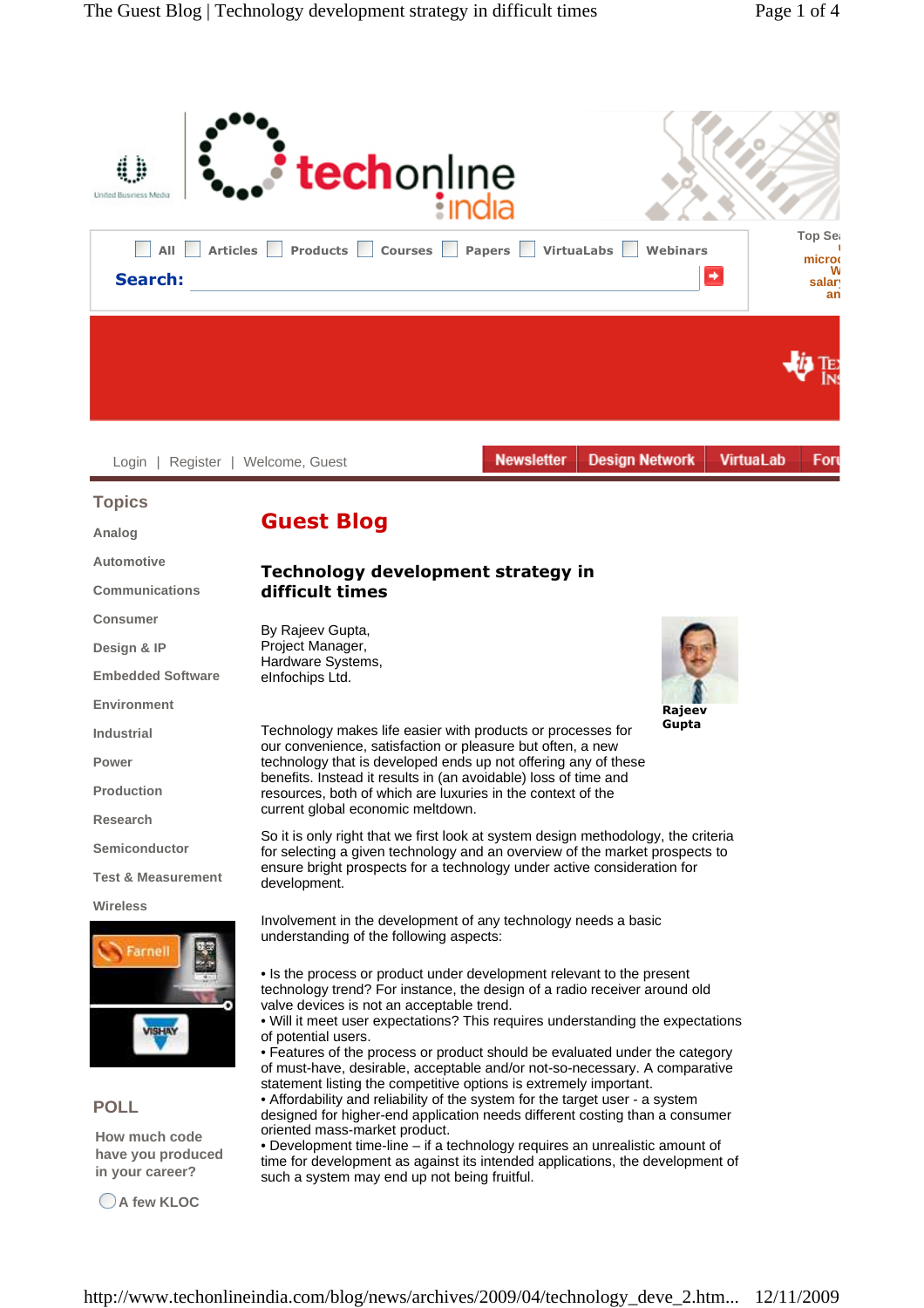**100s of KLOC Millions of LOC A trillion**  Vote

• Innovation in technology development is a good, even necessary differentiator when compared to existing technology. In the current scenario, designs for example, need to be oriented to ultra-low power consumption.

Technology trends

It is interesting to realize that trends in the process of product development change on similar lines as that of fashion and so, an understanding of the past, present and future fashion of a technology is vital for better system development.

In the last few years, web-based technology developments have been in vogue and in great demand for all sorts of communication. Many systems have developed around web applications such as financial transactions, advertisements, news coverage, company and private information exchange, search engines, peer-to-peer portals, and for that matter, even gambling. Thus, web-based systems have been in the fashion.

Technologies that have evolved around it are high-speed internet communications, broadband networks over legacy infrastructure, broadband networks over new dedicated infrastructures, wireless internet access, home, office and industrial control systems , air-conditioners or even entertainment systems being controlled through web-based systems, surveillance and security systems and infotainment and knowledge systems.

In short, web-based systems have been in great fashion. Thus, a new product under development must have the possibility of connecting to the Internet.

User expectations of technology

In the last few years, the introduction of laptops and mobile phones and the kind of acceptability they have been met with, makes it is clear that users everywhere clearly prefer compact, portable and low-power devices. No wonder then that many electronic products are getting compact, light in weight and portable. Devices also need to be feature-rich with multi-functional approach, designed with additional features such as camera, bill payment options, payment of parking fees, video, GPS, city maps, traffic information, street locators, navigation and other similar functions.

Technology helps in evolving user expectations and in turn, the expectations help in evolving the technology - so it is a continuous process.

## Product features

The initial stage of the project development life-cycle selects the features of the project, these being selected on the basis of must-have, desirable and not-necessary trade-offs. Such a selection calls for insight into the future of technological development evidenced by the camera option in mobile phones, storage-media support on surveillance systems, wireless LAN for PDA, GPS connectivity for hand-held devices or even the city maps on mobile phones.

Affordability and reliability of a product or process: At the time of selecting relevant technology, evaluation of affordability and reliability is important. A product developed for defense applications is usually costly but with extremely high reliability and so capable of working under extended stress, whereas a product for the consumer mass market will have different affordability and reliability parameters.

Systems developed for defense or critical industrial application usually needs rigorous testing for failure mode evaluation and corrective action (FMECA) analysis. It may need detailed FTA (failure tree analysis) also while the reliability requirements for a consumer product are less severe.

Development time-line: Every technical development is usually a time-bound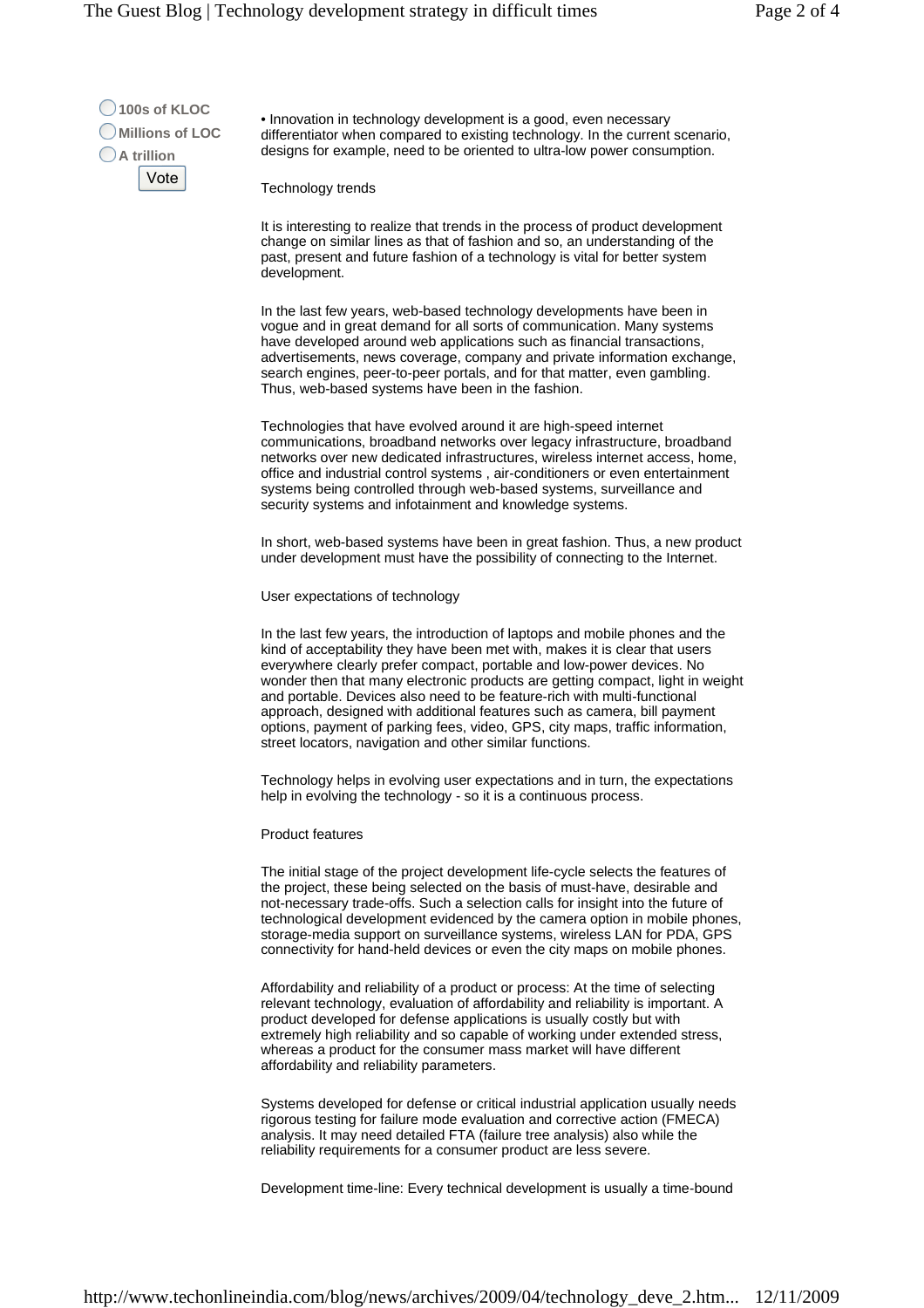activity and the results of the development should be delivered at the end of that time-line. However, the time-line again depends on the prior knowledge or estimate of the technology involved, wherein the time-line depends on the features being provided in the system. Thus, a balancing act is required between the features, cost and time schedule of the technology under development.

Innovation in the technology development: Every technical development should include innovative methods by way of introducing new concepts, new designs or using improved features. In these times, when the possibility of climate change is drawing much attention and deservedly so, it is imperative that designs consume the minimum possible power. Every mW of power consumed is converted into heat which contributes to even further heat generation.

Global warming is now a very real phenomenon and every device generating waste-heat is a contributor to this phenomenon. All new processors, peripherals and devices are now incorporated with power-down features and designers should use these features for lower power consumption. Advanced power management techniques should automatically power-down inactive peripherals, memory and core functional units.

There are direct benefits of low power consumption, wherein the size and cost of power supply is reduced; the design will be compact with better reliability and higher MTBF (mean time-between-failures). Most of the processors have internal subsystems such as SD card port, RGB888 port and a video port which can be power-managed for optimum performance.

Many processors provide the option of using two clock sources with switching techniques for switching-in a lower frequency source during idle time. On detection of input signal activity, the processor shall switch-over to the higher frequency source for high-speed processing. The system shall tolerate an initial latency period for the frequency switch-over.

Many new Ethernet controllers have an internal mechanism for power-down when in an idling state. Even video encoders detect the presence and absence of output cables and will disable/enable its power consumption accordingly. Software command and register setting options are provided on almost all peripheral devices for the selective power-down options.

Additional innovative methods for power optimization: Switching circuits are designed around P-channel MOSFETs, for power-down of peripherals through software using processor's GPIO lines, wherein power to the peripherals such as SD card, SPI-based RF transceivers, RS232 serial drivers, USB ports, video encoders, LCD screens that can be switched off during idle periods. It may be noted that every extra transition of clocks consume power, thus it is possible to reduce the internal clocking activities of FPGAs or processors for further power reduction.

The systems using high-end FPGAs tend to consume reasonably high power, but this can be reduced by reduction of internal clock frequency during idle periods. In many systems, the devices can switch to lower clock-frequency during house-keeping functions. Most of the system functions are now defined as idle, sleep-mode, power-down and high-activity mode. These features are implemented through register settings and specific commands within the power management domain.

## Conclusion

This technology development strategy is important for every designer and needs to be a part of basic understanding. Tough competition and lower demand for run-of-the-mill systems mean that careful pro-active technical issues resolution is most important. A proposer direction in technology selection, user perception, cost, system reliability and long-term applicability can create a winning combination for the product or process in development.